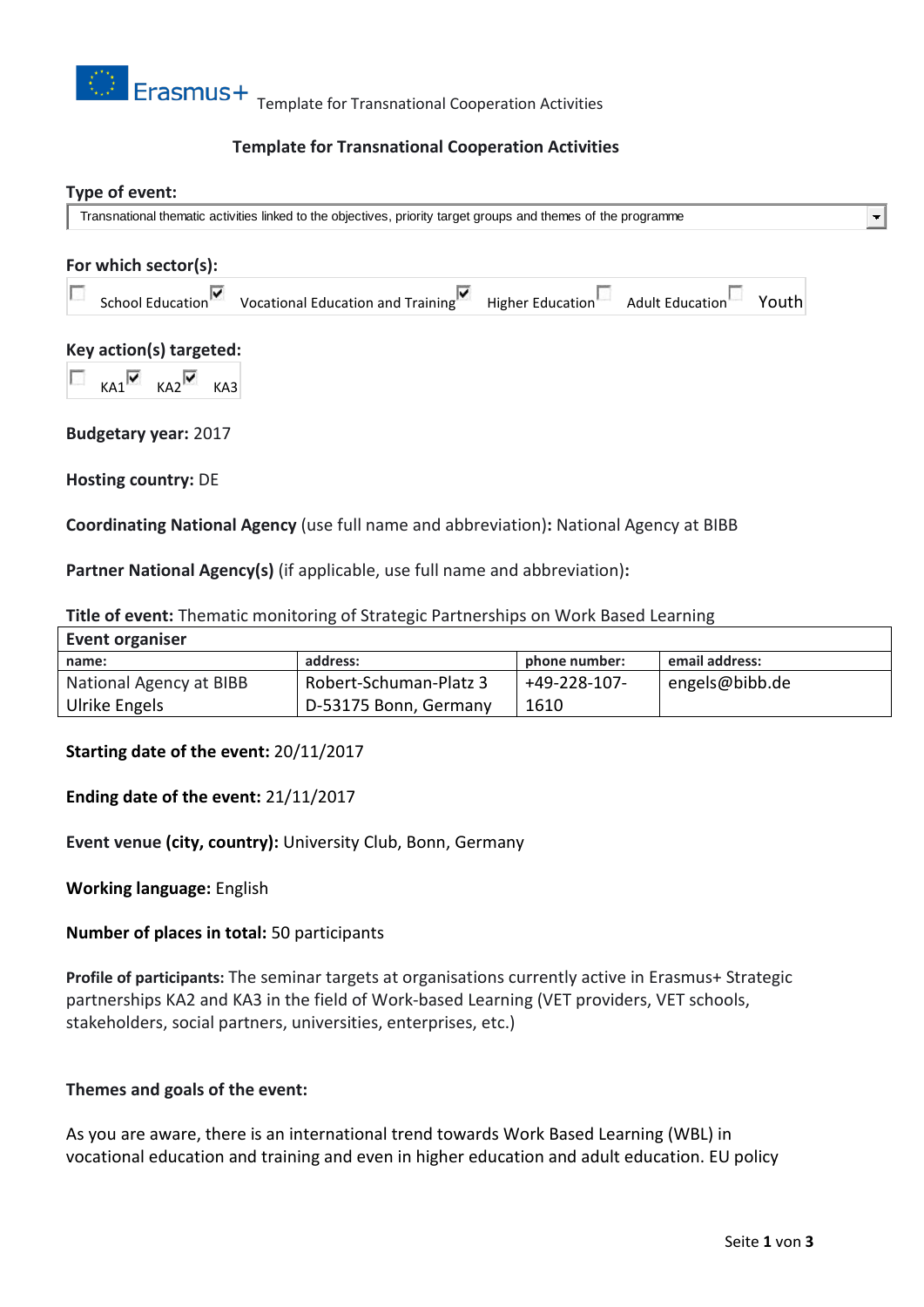

documents increasingly emphasise the importance of apprenticeships, traineeships and other forms of WBL, focussing on the need to foster cooperation between education and business. The monitoring seminar will improve the exchange of information and knowledge across national boundaries. Learning lessons emerging from projects can make it easier to mainstream results and findings into national and European policies on education and training. The main objectives are:

- Content monitoring in order to improve quality at individual project level
- Clustering of projects into thematic groups to gain an overview of project content
- Facilitate exchange of experience between project actors and improve the quality and impact at individual project level
- Strengthen the networking between projects, practitioners and decision makers
- Increase impact at programme level.

The event will offer a programme of activities allowing open dialogue. Parallel working forums will enable direct interactions among participants. The main aim of the debate is to identify common challenges and major barriers, share examples of interesting practice, develop practical solutions in WBL, identify needs and gaps and outline the political relevance. Furthermore, a project market place will be organised.

# **Expected results:**

- learn from good practices demonstrated across the EU
- utilize an opportunity to disseminate the results of successful projects and programmes
- meet peers and share what works and what doesn't and identify synergies and ways of working together to help in future work
- meet and network with relevant stakeholders in the field
- be part of a key EU policy development.

# **Programme of event:** available soon

**Event's webpage** (if applicable): available soon

**Travel information:** practical information sheet will be available

**Event fee** (amount in EUR, if applicable): N/A

**Event fee** (what covers the fee): NA at BIBB covers the cost of accommodation in a single room for two nights, all planned meals, cultural activities and materials for the seminar

**Travel costs** (who covers the travel costs): to be covered by the sending NA

**Number of participants per country:** 1-5 (depending on number of interested countries)

# **Deadline to which NAs inform organizer about number of participants, they will send**: 15/09/2017

**Deadline to which organizer confirms number of places reserved:** 22/09/2017